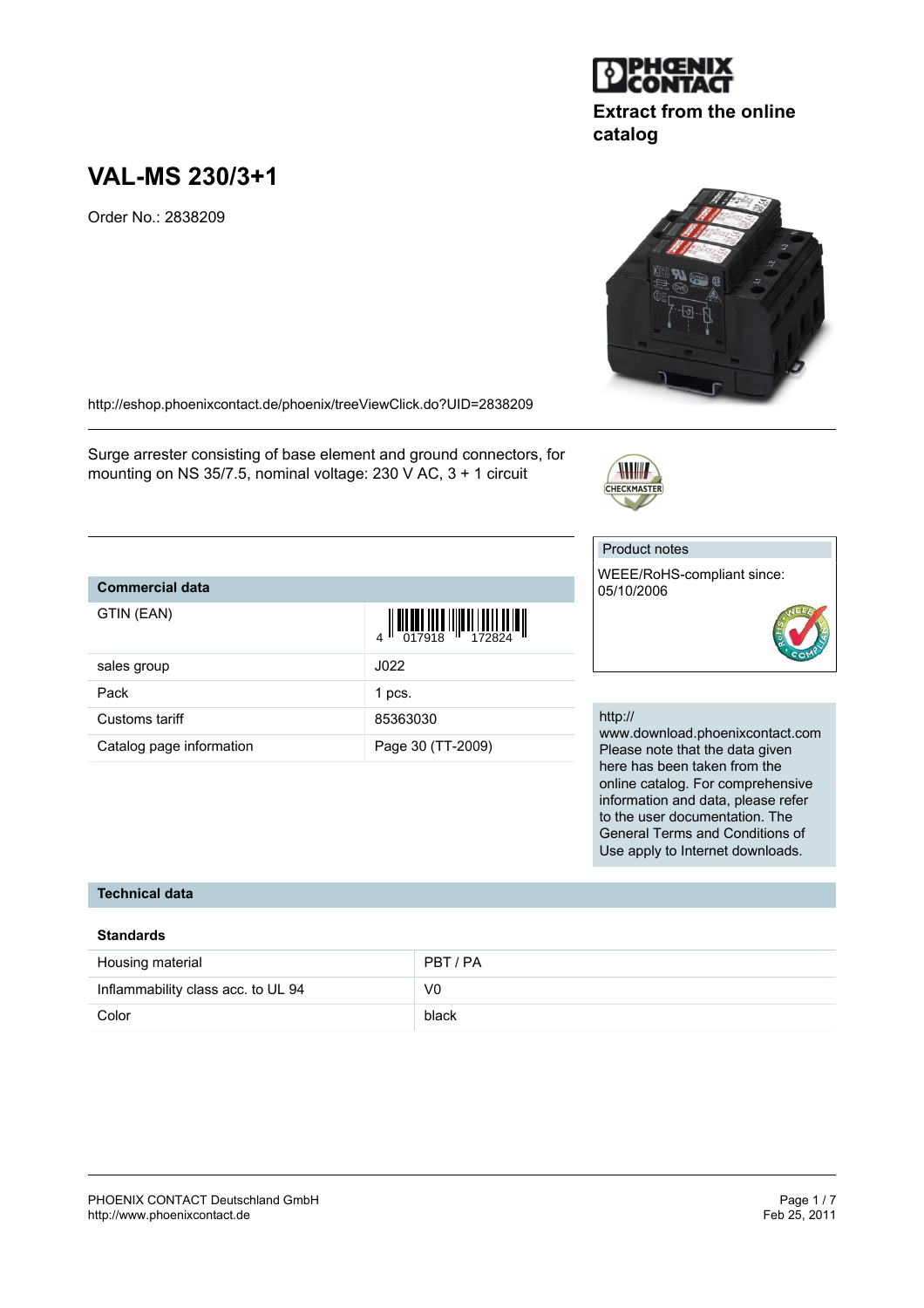| Standards for air and creepage distances    | DIN EN 60664-1                          |  |
|---------------------------------------------|-----------------------------------------|--|
| Degree of protection                        | <b>IP20</b>                             |  |
| Mounting type                               | DIN rail: 35 mm                         |  |
| Design                                      | DIN rail module, two-section, divisible |  |
| Number of positions                         | $\overline{4}$                          |  |
| Ambient temperature (operation)             | -40 °C  80 °C                           |  |
| Message: Surge protection fault             | Optical                                 |  |
| Direction of action                         | 3L-N & N-PE                             |  |
| Width                                       | 70.80 mm                                |  |
| Height                                      | 65.50 mm                                |  |
| Length                                      | 89.80 mm                                |  |
| Pitch unit                                  | 4 Div.                                  |  |
| <b>Protective circuit</b>                   |                                         |  |
| IEC category                                | $\mathbf{II}$                           |  |
|                                             | T <sub>2</sub>                          |  |
| EN type                                     | T <sub>2</sub>                          |  |
| Nominal voltage U <sub>N</sub>              | 230 V AC (400 V AC)                     |  |
|                                             | 400 V AC                                |  |
|                                             | 230 V AC  415 V AC                      |  |
| Arrester rated voltage U <sub>c</sub>       | 275 V AC                                |  |
| Arrester rated voltage U <sub>c</sub> (L-N) | 275 V AC                                |  |
| Arrester rated voltage $U_c$ (N-PE)         | 260 V AC                                |  |
| $U_T$ (TOV-proof)                           | 335 V AC (5 s / L-N)                    |  |

| $UT$ (TOV-proof)                                              | $335$ V AC (5 s / L-N)    |
|---------------------------------------------------------------|---------------------------|
|                                                               | 1200 V AC (200 ms / N-PE) |
| Nominal frequency $f_N$                                       | 50 Hz (60 Hz)             |
| Ground conductor current I <sub>PE</sub>                      | $\leq 1$ µA               |
| Standby power consumption $P_c$                               | $<$ 360 mVA               |
| Max. discharge surge current Imax (8/20) µs                   | 40 kA                     |
| Max. discharge surge current Imax (8/20) µs<br>maximum (L-N)  | 40 kA                     |
| Max. discharge surge current Imax (8/20) µs<br>maximum (L-PE) | 40 kA                     |
| Max. discharge surge current Imax (8/20) µs<br>maximum (N-PE) | 40 kA                     |
| Nominal discharge surge current $I_n$ (8/20) µs (L-N)         | 20 kA                     |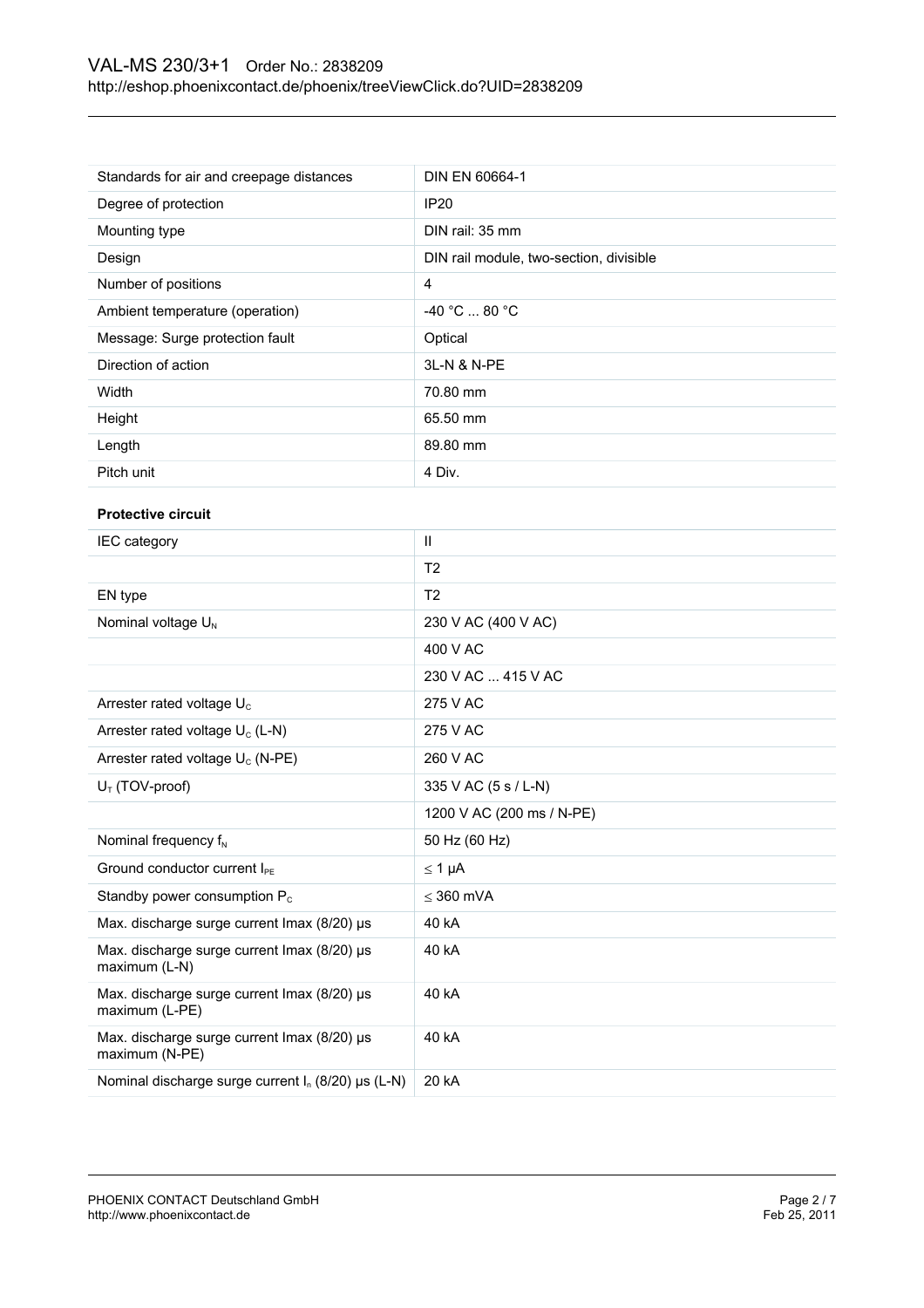| Nominal discharge surge current I <sub>n</sub> (8/20) µs (L-<br>PE)          | 20 kA                       |
|------------------------------------------------------------------------------|-----------------------------|
| Nominal discharge surge current $I_n$ (8/20) µs (N-<br>PE)                   | 20 kA                       |
| Lightning test current (10/350) $\mu$ s, peak value $I_{\text{imp}}$         | 12 kA (N-PE)                |
| Impulse operate voltage at 6 kV (1.2/50)µs (N-PE)                            | $\leq$ 1.5 kV               |
| Protection level U <sub>P</sub> (L-N)                                        | $\leq$ 1.35 kV              |
| Protection level U <sub>P</sub> (L-PE)                                       | $\leq 1.6$ kV               |
| Protection level UP (N-PE)                                                   | $\leq$ 1.5 kV               |
| Residual voltage (L-N)                                                       | $\leq$ 1.35 kV (at ln)      |
|                                                                              | $\leq$ 1.2 kV (at 10 kA)    |
|                                                                              | $\leq$ 1.1 kV (at 5 kA)     |
|                                                                              | $\leq$ 0.95 kV (at 3 kA)    |
| Residual voltage (L-PE)                                                      | $\leq$ 1.6 kV (at ln)       |
|                                                                              | ≤ 1.35 kV (at 10 kA)        |
|                                                                              | $\leq$ 1.2 kV (at 5 kA)     |
|                                                                              | $\leq$ 1 kV (at 3 kA)       |
| Residual voltage (N-PE)                                                      | $\leq$ 0.4 kV (at ln)       |
|                                                                              | ≤ 0.25 kV (at 10 kA)        |
|                                                                              | $\leq$ 0.15 kV (at 5 kA)    |
|                                                                              | $\leq$ 0.1 kV (at 3 kA)     |
| Clamping voltage SVR (L-N)                                                   | $\leq$ 0.9 kV (6kV - 500 A) |
| Clamping voltage SVR (L-PE)                                                  | $\leq$ 1.2 kV (6kV - 500 A) |
| Clamping voltage SVR (N-PE)                                                  | $\leq$ 1 kV (6kV - 500 A)   |
| Response time (L-N)                                                          | $\leq$ 25 ns                |
| Response time (L-PE)                                                         | $\leq 100$ ns               |
| Response time (N-PE)                                                         | $\leq$ 100 ns               |
| Max. required backup fuse with branch wiring                                 | 125 A (gL)                  |
| Short-circuit resistance I <sub>P</sub> with max. backup fuse<br>(effective) | 25 kA                       |
| Follow current quenching capacity If (N-PE)                                  | 100 A (260 V)               |
|                                                                              |                             |

## **Connection, protective circuit**

| Type of connection  | Screw connection               |
|---------------------|--------------------------------|
| Connection type IN  | Biconnect screw terminal block |
| Connection type OUT | Biconnect screw terminal block |
| Screw thread        | M <sub>5</sub>                 |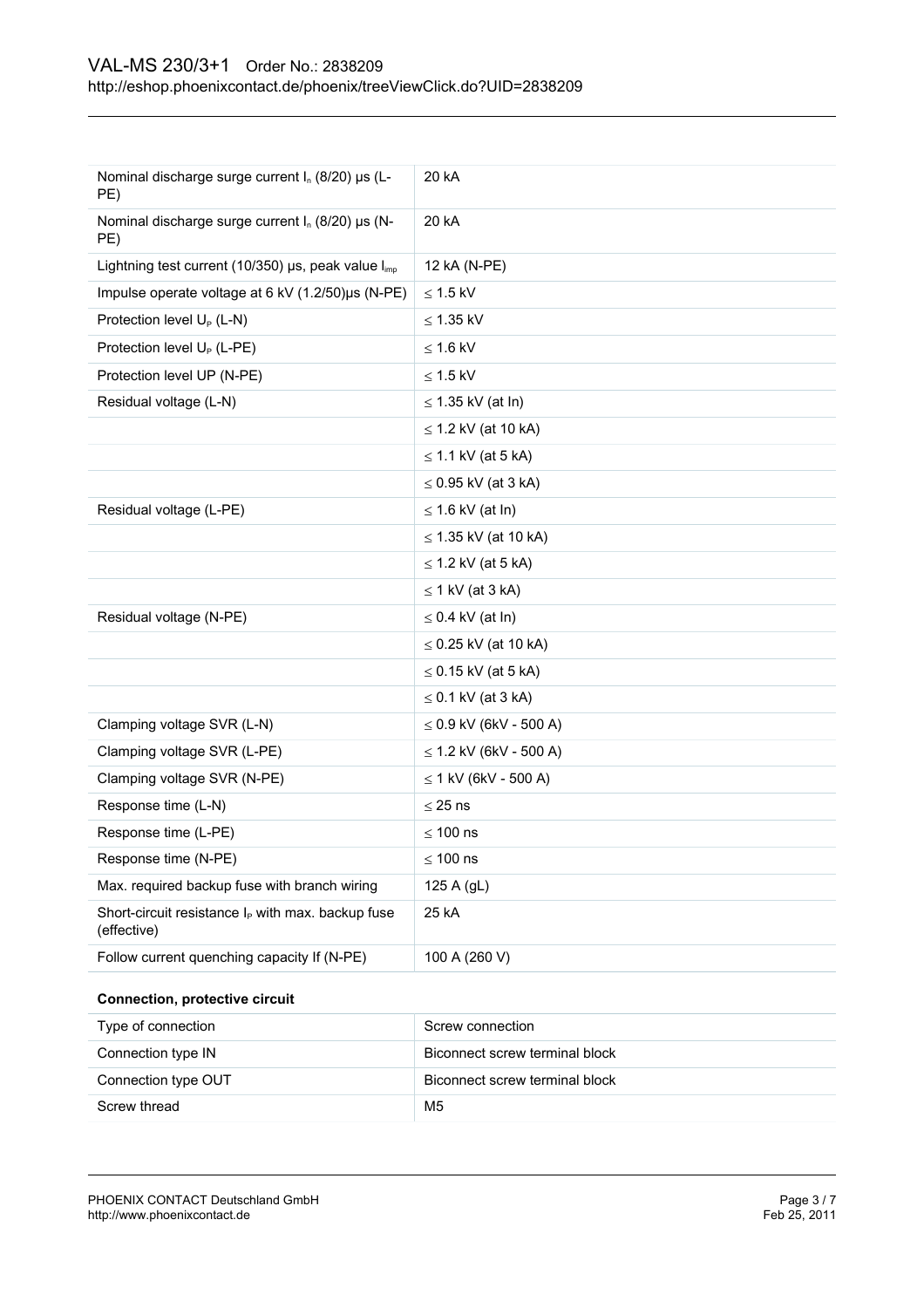| Tightening torque                      | 4.5 Nm             |
|----------------------------------------|--------------------|
| Stripping length                       | $14.5$ mm          |
| Conductor cross section stranded min.  | $0.5 \text{ mm}^2$ |
| Conductor cross section stranded max.  | $25 \text{ mm}^2$  |
| Conductor cross section solid min.     | $0.5 \text{ mm}^2$ |
| Conductor cross section solid max.     | $35 \text{ mm}^2$  |
| Conductor cross section AWG/kcmil min. | 20                 |
| Conductor cross section AWG/kcmil max  | 2                  |
|                                        |                    |

#### **Standards**

| Standards/regulations | IEC 61643-1 2005     |
|-----------------------|----------------------|
|                       | EN 61643-11/A11 2007 |

**Certificates / Approvals**







Certification CB, CCA, CUL, GL, GOST, KEMA, OEVE, UL

| <b>Accessories</b> |             |                                                                               |
|--------------------|-------------|-------------------------------------------------------------------------------|
| Item               | Designation | Description                                                                   |
| <b>Bridges</b>     |             |                                                                               |
| 2809209            | MPB 18/1-2  | Wiring bridge for modules with connecting pitch 17.5 mm, 1-<br>phase, 2-pos.  |
| 2809212            | MPB 18/1-3  | Wiring bridge for modules with connecting pitch 17.5 mm, 1-<br>phase, 3-pos.  |
| 2809225            | MPB 18/1-4  | Wiring bridge for modules with connecting pitch 17.5 mm, 1-<br>phase, 4-pos.  |
| 2748564            | MPB 18/1-6  | Wiring bridge for modules with connecting pitch 17.5 mm, 1-<br>phase, 6-pos.  |
| 2748577            | MPB 18/1-8  | Wiring bridge for modules with connecting pitch 17.5 mm, 1-<br>phase, 8-pos.  |
| 2748580            | MPB 18/1-9  | Wiring bridge for modules with connecting pitch 17.5 mm, 1-<br>phase, 9-pos.  |
| 2748593            | MPB 18/1-12 | Wiring bridge for modules with connecting pitch 17.5 mm, 1-<br>phase, 12-pos. |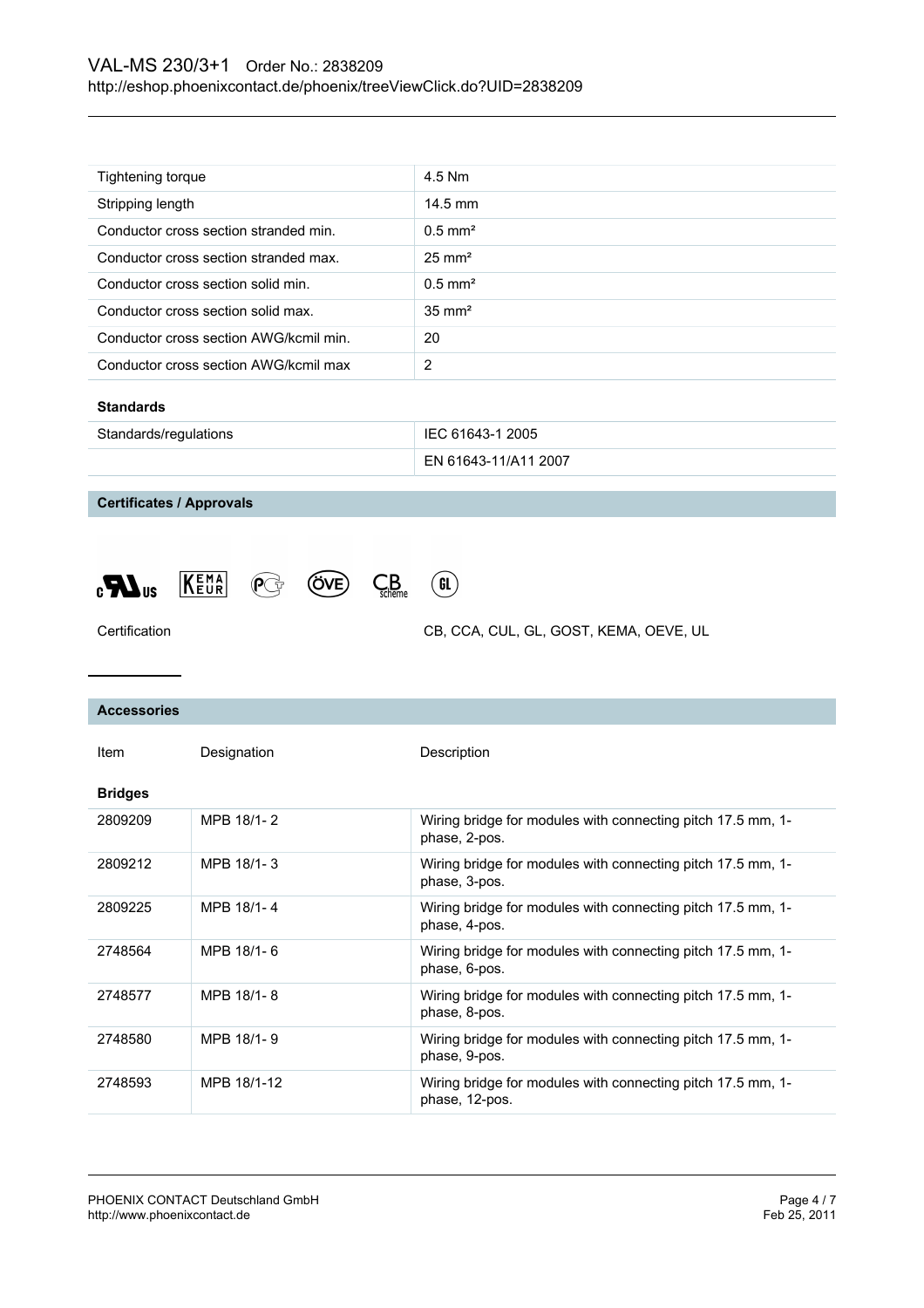| 2830168        | MPB 18/1-20/1.2.5        | Wiring bridge for modules with connecting pitch 17.5 mm, 1-<br>phase, 20 pitches with contact sequence 1-2-0-0-5                                                                         |
|----------------|--------------------------|------------------------------------------------------------------------------------------------------------------------------------------------------------------------------------------|
| 2809238        | MPB 18/1-57              | Wiring bridge for modules with connecting pitch 17.5 mm, 1-<br>phase, 57-pos.                                                                                                            |
| 2809241        | MPB 18/3-6               | Wiring bridge for modules with connecting pitch 17.5 mm, 3-<br>phase, 6-pos.                                                                                                             |
| 2809283        | MPB 18/4-8               | Wiring bridge for modules with connecting pitch 17.5 mm, 4-<br>phase, 8-pos.                                                                                                             |
| 2809283        | MPB 18/4-8               | Wiring bridge for modules with connecting pitch 17.5 mm, 4-<br>phase, 8-pos.                                                                                                             |
| 2809296        | MPB 18/4-12              | Wiring bridge for modules with connecting pitch 17.5 mm, 4-<br>phase, 12-pos.                                                                                                            |
| 2809296        | MPB 18/4-12              | Wiring bridge for modules with connecting pitch 17.5 mm, 4-<br>phase, 12-pos.                                                                                                            |
| 2818339        | MPB F200X16/1GS          | Wiring bridge flexible, diameter 16 mm <sup>2</sup> , with a fork-type cable lug<br>on one side, length: 200 mm                                                                          |
| 2818339        | MPB F200X16/1GS          | Wiring bridge flexible, diameter 16 mm <sup>2</sup> , with a fork-type cable lug<br>on one side, length: 200 mm                                                                          |
| 2818342        | MPB F400X16/1GS          | Wiring bridge flexible, diameter 16 mm <sup>2</sup> , with a fork-type cable lug<br>on one side, length: 400 mm                                                                          |
| 2818342        | MPB F400X16/1GS          | Wiring bridge flexible, diameter 16 mm <sup>2</sup> , with a fork-type cable lug<br>on one side, length: 400 mm                                                                          |
| 2818355        | MPB F600X16/1GS          | Wiring bridge flexible, diameter: 16 mm <sup>2</sup> , with a fork-type cable lug<br>on one side, length: 600 mm                                                                         |
| 2818355        | MPB F600X16/1GS          | Wiring bridge flexible, diameter: 16 mm <sup>2</sup> , with a fork-type cable lug<br>on one side, length: 600 mm                                                                         |
| General        |                          |                                                                                                                                                                                          |
| 2749880        | DK-BIC-35                | Feed-through terminal block for VAL and FLT applications                                                                                                                                 |
| 2830443        | MPB 18/1-10/1.0.0        | Wiring bridge for modules with connecting pitch 17.5 mm, 1-<br>phase, 10 pitches with contact sequence 1-0-0                                                                             |
| <b>Marking</b> |                          |                                                                                                                                                                                          |
| 1051993        | <b>B-STIFT</b>           | Marker pen, for manual labeling of unprinted Zack strips, smear-<br>proof and waterproof, line thickness 0.5 mm                                                                          |
| 2749589        | ZBN 18, LGS: ERDE        | Marking labels, printed horizontally, strips with 5 labels, GND<br>(grounding symbol), color: White                                                                                      |
| 2749576        | ZBN 18, LGS: L1-N, ERDE  | Marker labels, printed horizontally, strips with 5 labels, L1, L2, L3,<br>N, GND, color: white                                                                                           |
| 0800763        | ZBN 18:SO/CMS            | Marker labels, 5-section, special printing, labeled according to<br>customer requirements (Please specify the required marking with<br>order), for terminal width: 17.5 mm, color: White |
| 2809128        | <b>ZBN 18:UNBEDRUCKT</b> | Unprinted marker labels, strips with 5 labels for individual labeling<br>with M-PEN or CMS system, for terminal block width: 17.5 mm,<br>color: White                                    |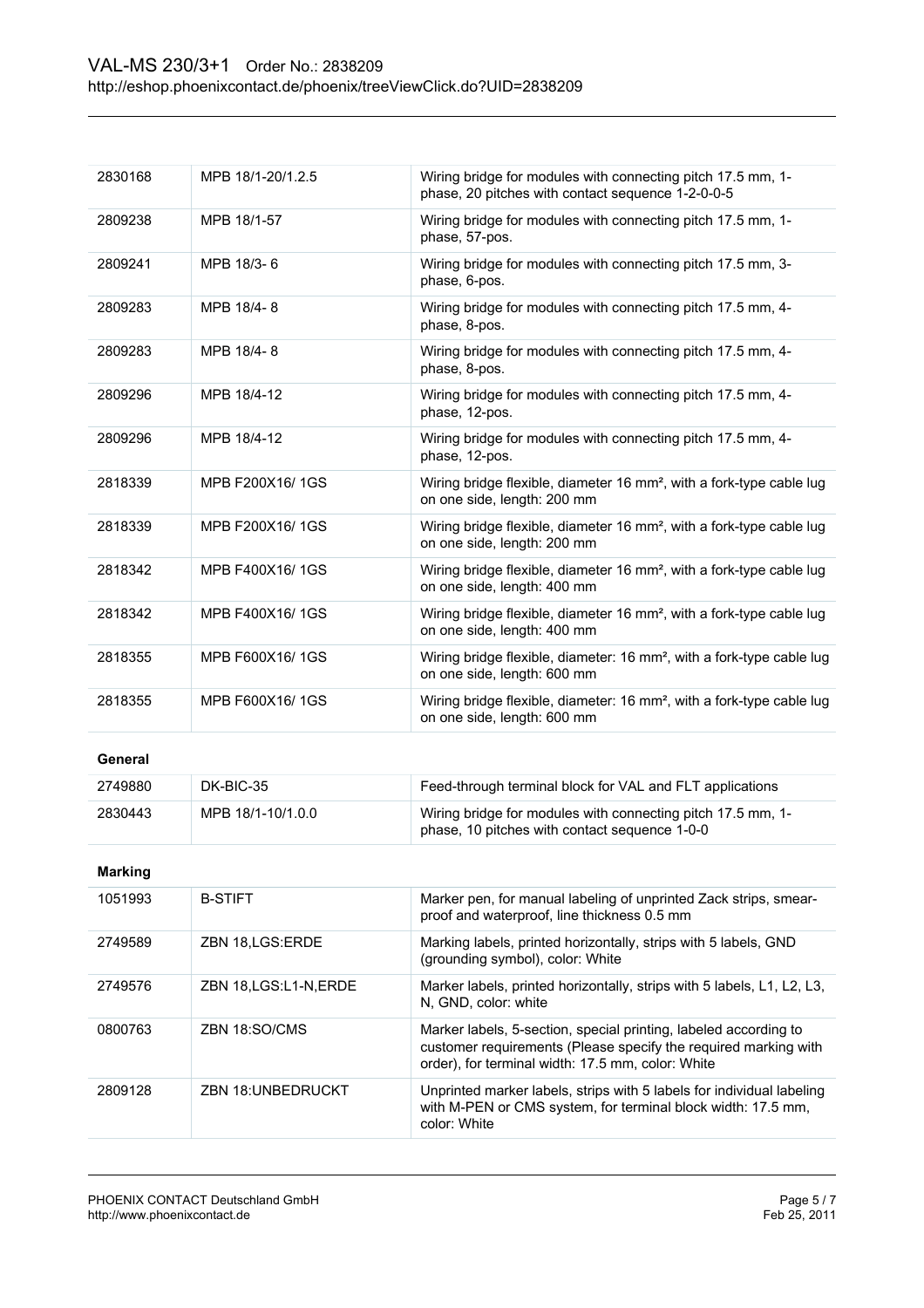## **Diagrams/Drawings**

Dimensioned drawing



The illustration shows the dimensional drawing for a version with remote indicator contact

Circuit diagram